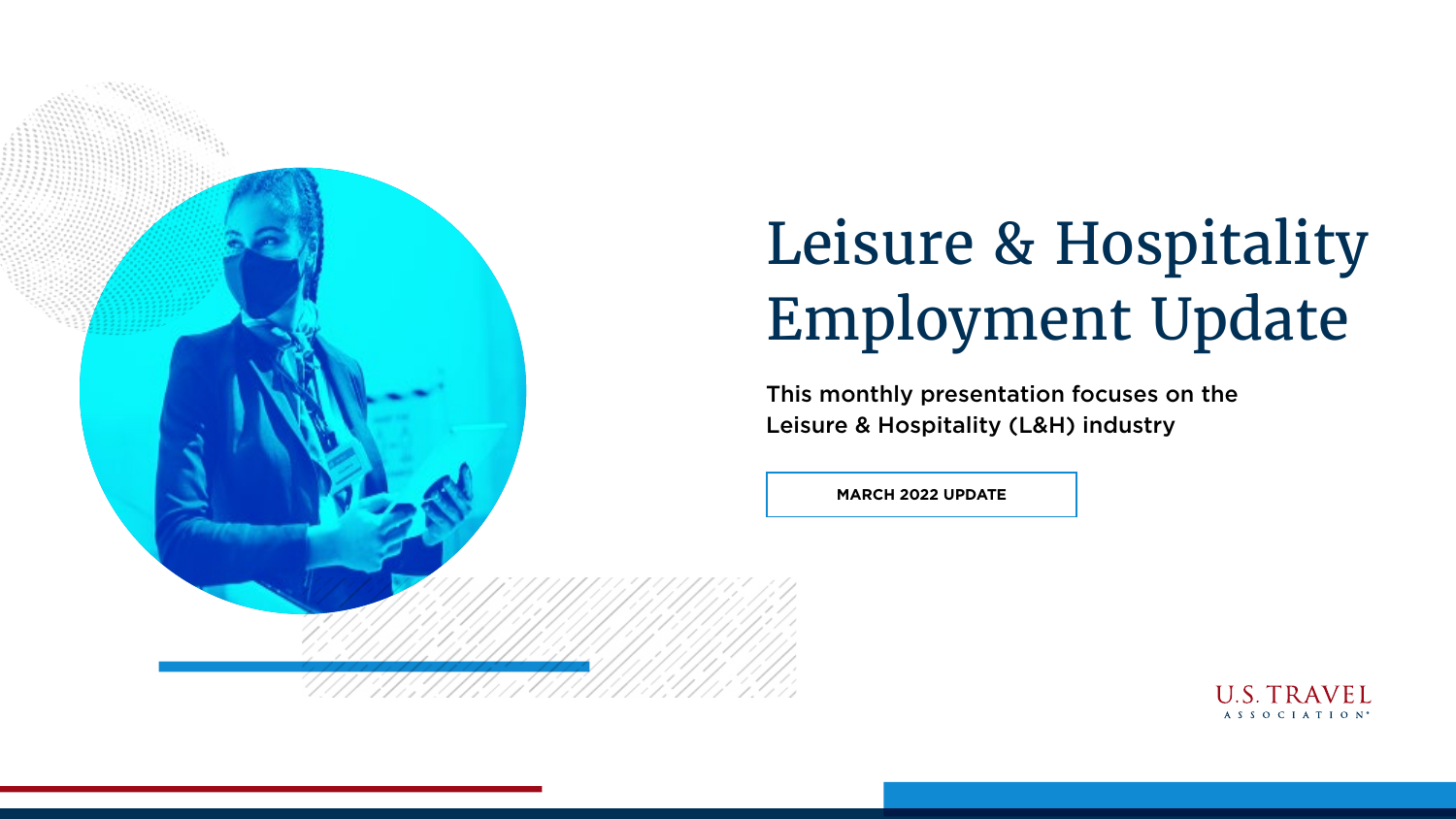### LEISURE & HOSPITALITY EMPLOYMENT

### TRAVEL INDUSTRY EMPLOYMENT

- Arts & Entertainment by residents
- Recreation by residents
- Food services by Residents
- Lodging by residents (such as people needing a hotel in home town due to home damage)
- Arts & Entertainment by visitors
- Recreation by visitors
- Food services by visitors
- Lodging by visitors
- Arts & Entertainment by residents
- Recreation by residents
- Food services by Residents
- Lodging by residents (such as people needing a hotel in home town due to home damage)

We use it as a proxy for the Travel Industry as they have historically followed similar trends. Since the onset of the pandemic, however, the travel industry has suffered even greater losses than L&H. U.S. Travel will release specific travel Industry employment data for 2021 by end of March 2022.

This monthly presentation focuses on the Leisure & Hospitality (L&H) industry as defined by the [Bureau of Labor Statistics.](https://www.bls.gov/iag/tgs/iag70.htm)

Please refer [to this fact sheet](https://www.ustravel.org/system/files/media_root/document/LH-vs-TravelJobs.pdf) for a short summary of the major differences between the L&H and Travel industries.

## Leisure & Hospitality Employment: March 2022 update (Jan.-Feb. data)

**L&H accounts for 77% of travel employment while Travel accounts for roughly 40% of L&H employment.**

2 LEISURE & HOSPITALITY EMPLOYMENT UPDATE





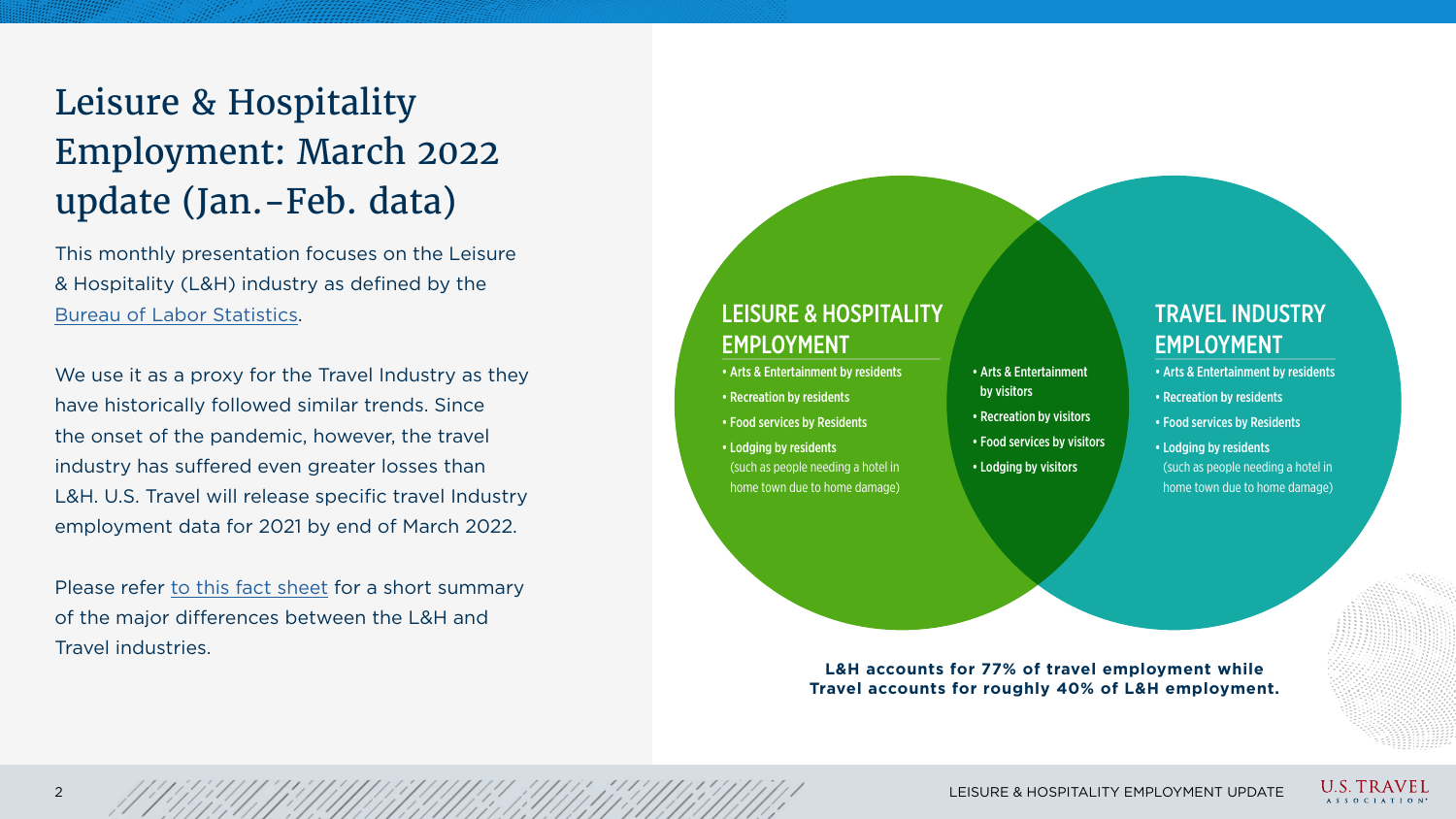## L&H employment remains 9% below pre-pandemic levels

After falling to roughly half of prepandemic levels in April 2020, L&H employment recovered about half of its losses that year. Most of the remaining losses were recovered in 2021, but employment remained 11% below 2019 levels by year end, and at -9% in February 2022… **an equivalent of 1.5 million jobs that are still lost.**

2020 2020 2020 2020 2020 2020 2020 2020 2020 2021 2021 2021 2021 2021 2021 2021 2021 2021 2021 2021 2022 2022

3 LEISURE & HOSPITALITY EMPLOYMENT UPDATE







**Share of jobs lost in L&H**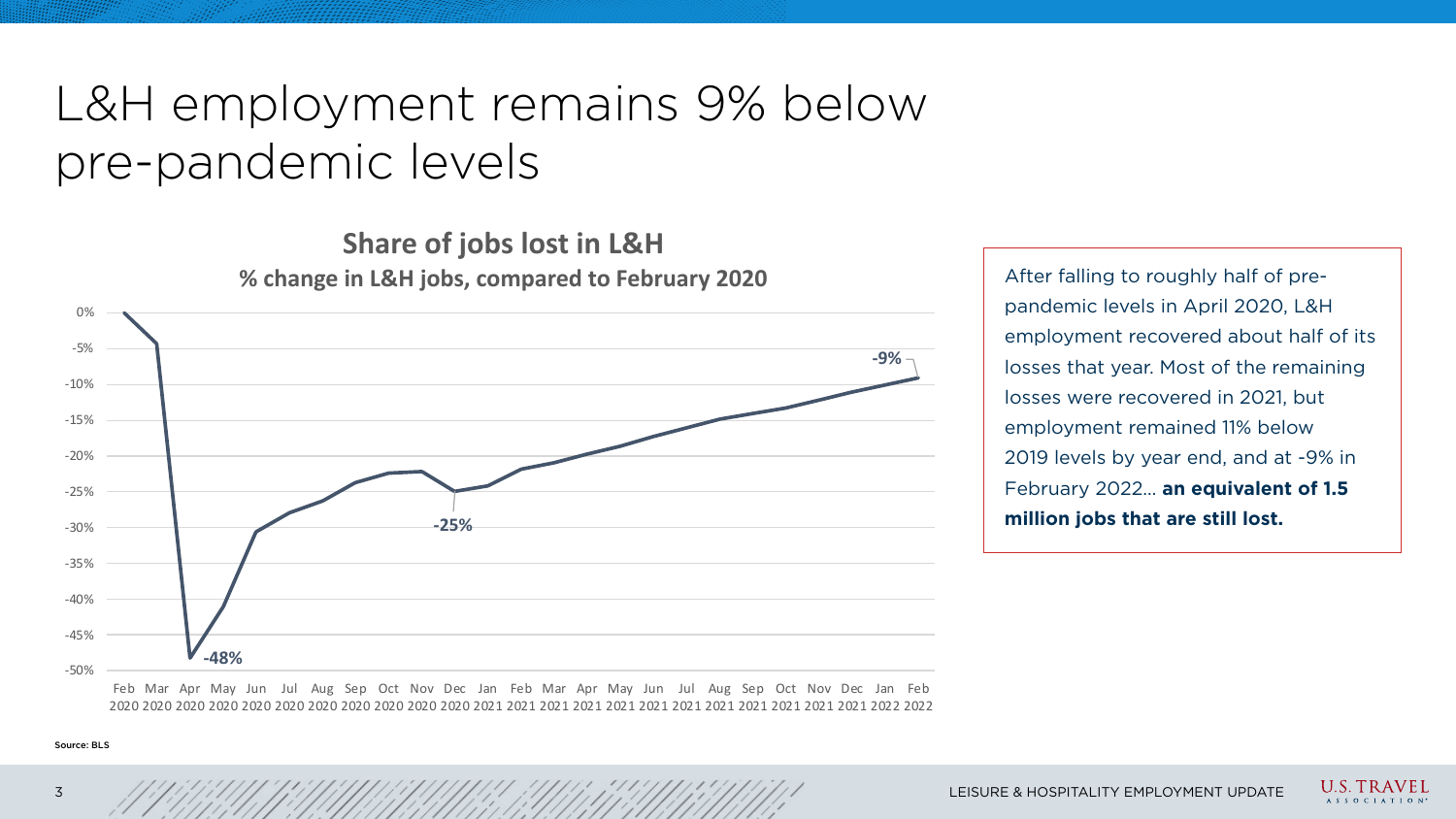## L&H is suffering from a higher share of job loss than nearly all other industries

|                   |       |    |    |      |    | 13% |
|-------------------|-------|----|----|------|----|-----|
|                   |       |    |    | $5%$ | 9% |     |
|                   |       |    | 4% |      |    |     |
|                   |       | 3% |    |      |    |     |
|                   | 2%    |    |    |      |    |     |
|                   | 2%    |    |    |      |    |     |
|                   | $1\%$ |    |    |      |    |     |
|                   | $1\%$ |    |    |      |    |     |
|                   | $1\%$ |    |    |      |    |     |
|                   | $1\%$ |    |    |      |    |     |
| $\blacksquare$ 0% |       |    |    |      |    |     |
|                   |       |    |    |      |    |     |
|                   |       |    |    |      |    |     |
|                   |       |    |    |      |    |     |
|                   |       |    |    |      |    |     |
|                   |       |    |    |      |    |     |
|                   |       |    |    |      |    |     |
|                   |       |    |    |      |    |     |





Mining and logging Leisure and hospitality Other services Local government Government Education and health services Wholesale trade **Utilities Manufacturing** State government Total private **Construction** Financial activities Federal government Retail trade Information Professional and business services Transportation and warehousing Transportation and warehousing

**Share of jobs lost in major industries % of jobs still lost from Feb. 2020 - Feb. 2022**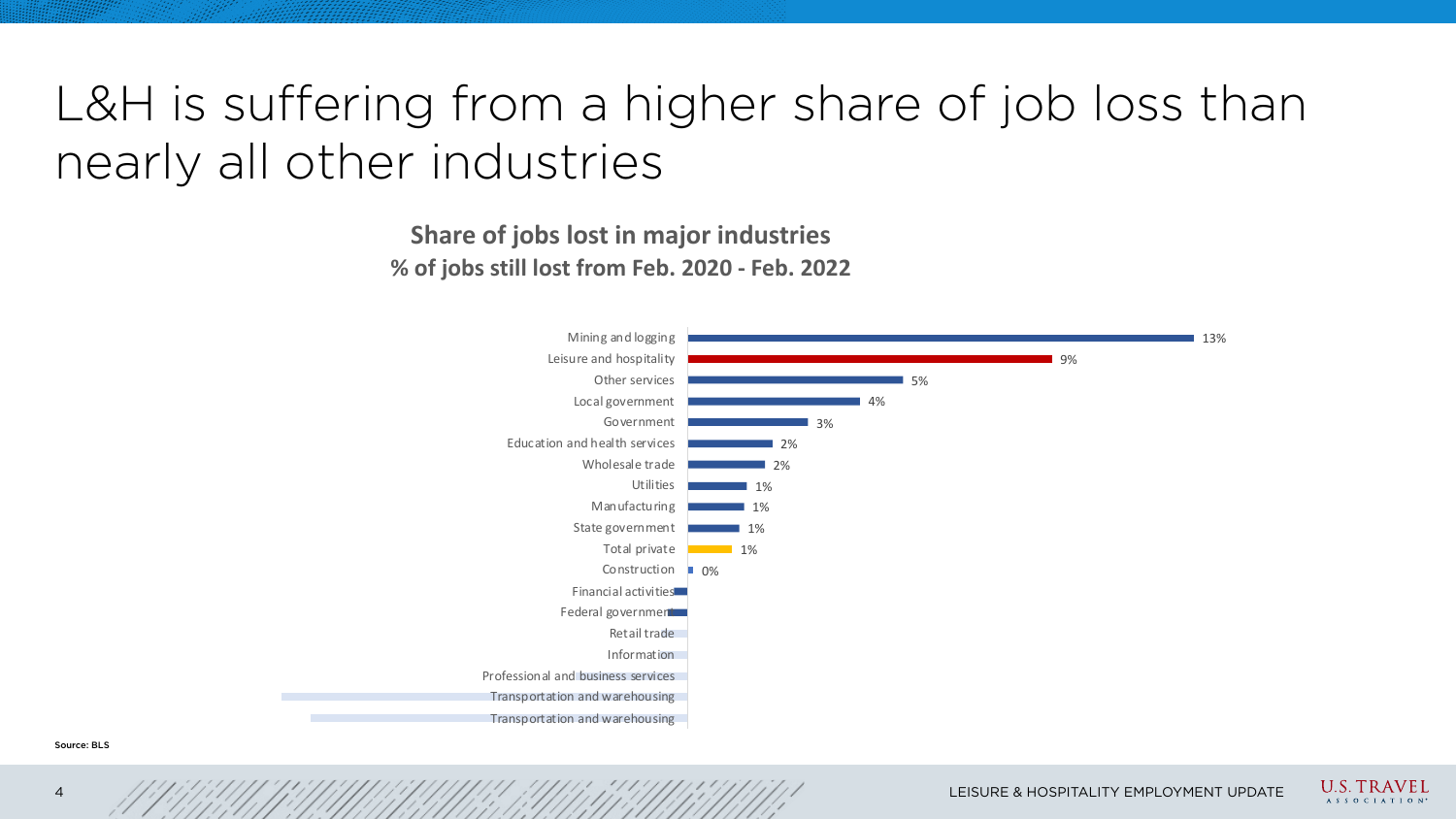## Within L&H, Accommodation fares worse

While Food & Beverage employment—which is also supported by local spending—was just 7% below pre-pandemic levels in February, Arts, Entertainment & Recreation was at -11% and Accommodation was at -21%.

5 LEISURE & HOSPITALITY EMPLOYMENT UPDATE





### Source: BLS



**Share of jobs lost in L&H and its sub-industries % change in jobs, compared to February 2020**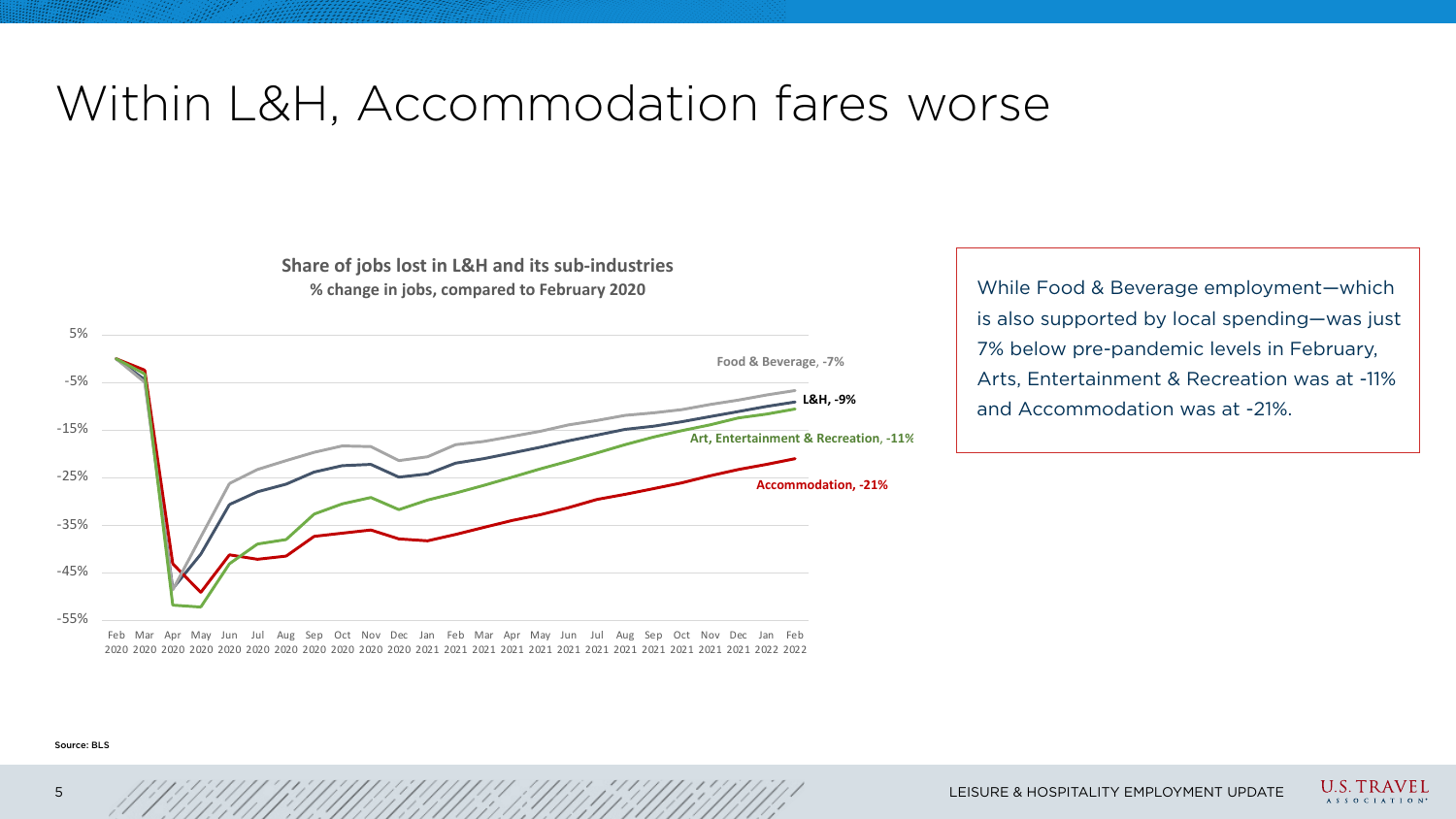

### **L&H accounts for a disproportional share of all U.S. jobs (still) lost**

6 HOSPITALITY EMPLOYMENT UPDATE





### L&H accounts for more than two thirds of all U.S. jobs still lost

**L&H accounted for 11% of pre-pandemic U.S. employment but represented a staggering 73% of all jobs lost in February 2022.**

After accounting for 43% of all U.S. jobs lost at the beginning of 2021, L&H employment grew slower than overall U.S. employment through much of 2021 and ended the year accounting for 57% of all U.S. jobs lost. This share grew further to 73% in February 2022.

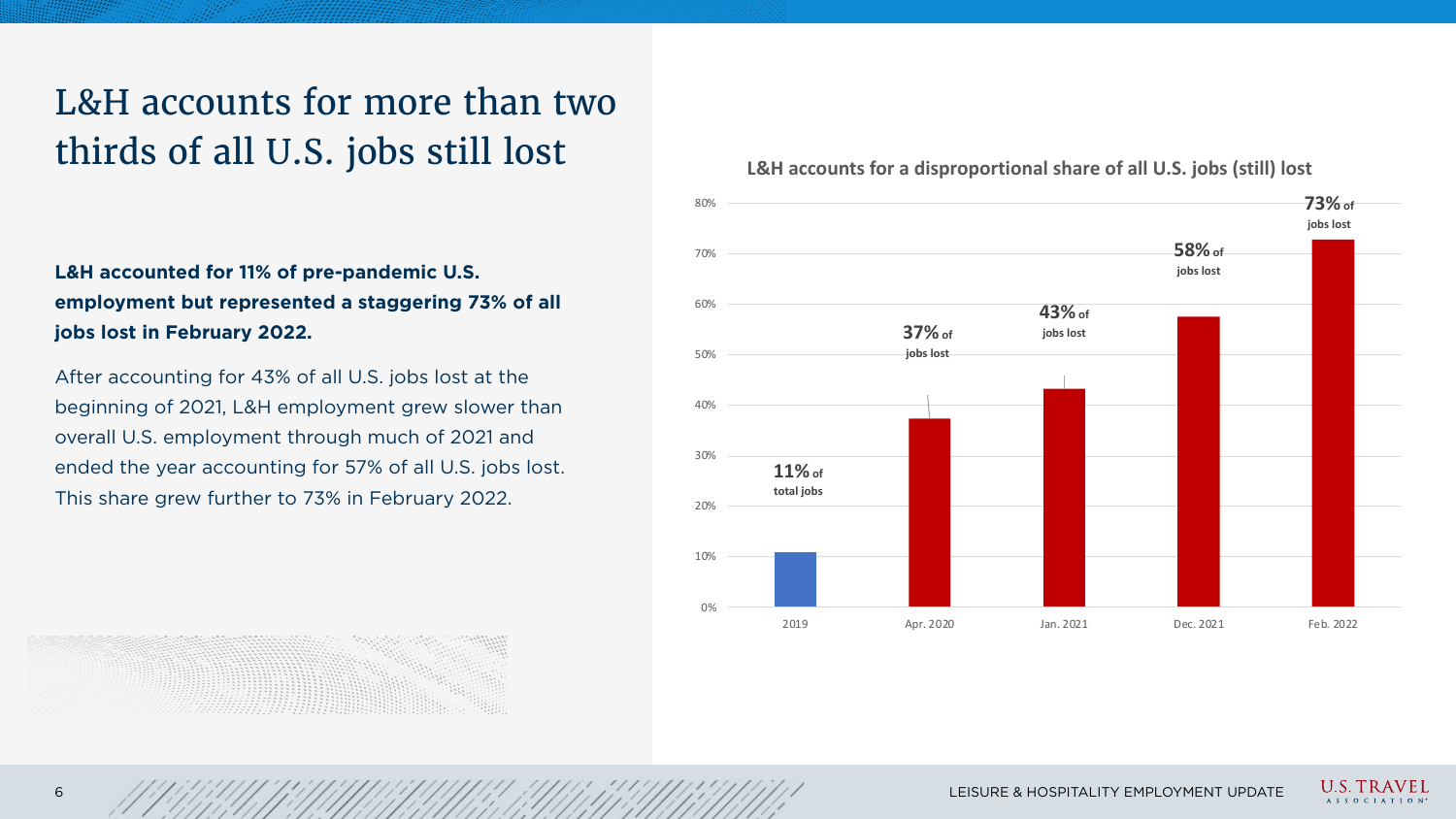# L&H job openings have grown substantially in 2021… but there are not enough available workers to fill them

**The share of L&H job openings increased dramatically from 5.7% in January 2021 to 9.9% in January 2022. This compares to a 7.0% openings rate for the overall economy.**

Please Note: Job openings and quits data lags the overall employment data released by BLS by one month. The latest data available, as of March 9, was

LEISURE & HOSPITALITY EMPLOYMENT UPDATE



**U.S. TRAVEL** A S S O C I A T I O N



**Job Openings Rate**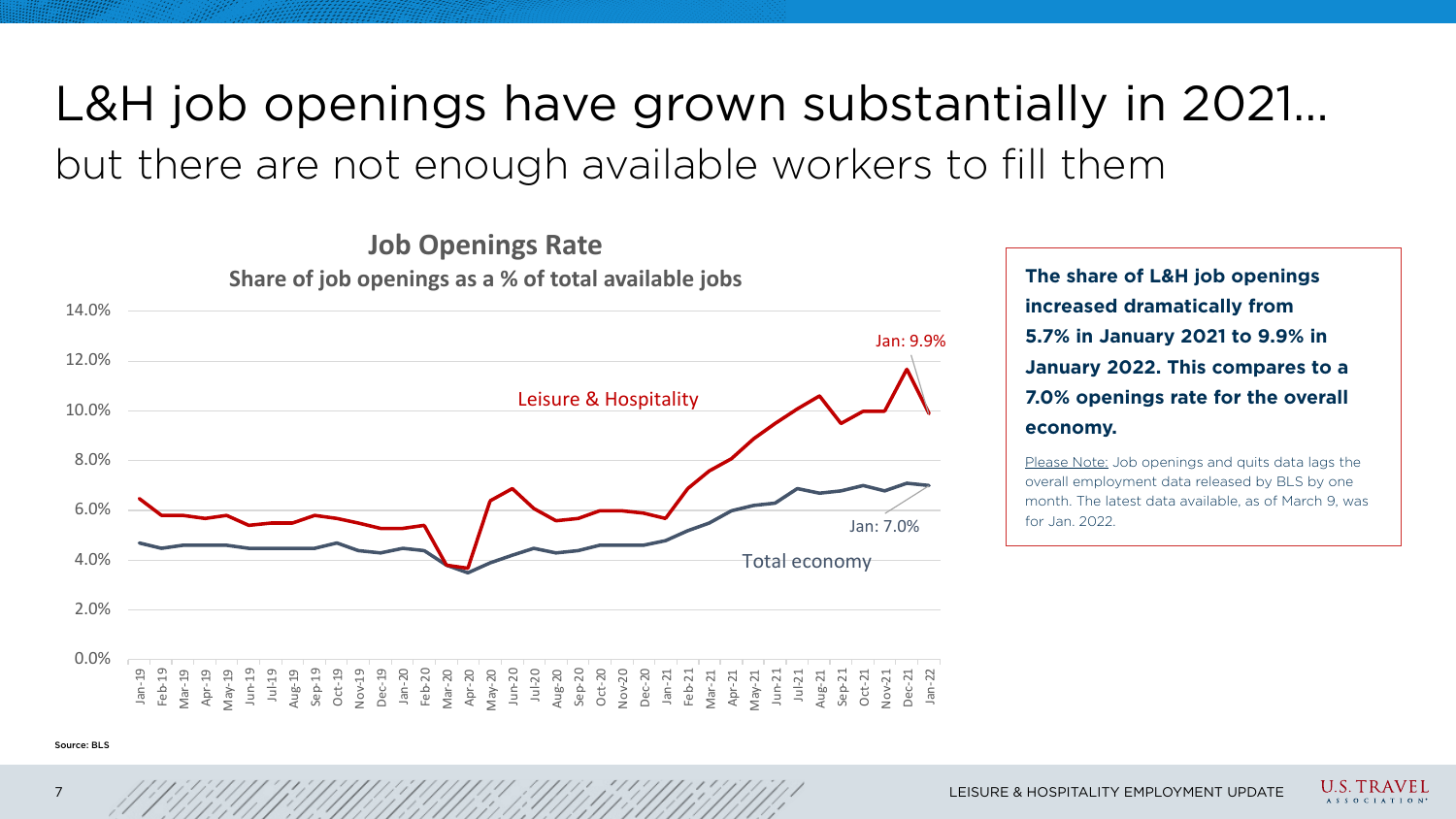

**L&H still accounted for 15% of all U.S. job openings in** 

8 LEISURE & HOSPITALITY EMPLOYMENT UPDATE



## L&H accounts for a disproportionate share of total U.S. job openings

**Despite a decrease in openings toward the end of the year, L&H retained its disproportionate share of total U.S. job openings at year's end.** 

In January 2022, L&H—which accounted for 11% of prepandemic U.S. employment—still accounted for 15% of U.S. openings.

In other words, the 1.7 million L&H openings **accounted for roughly one-in-seven** of the 11.3 million total U.S. job openings.

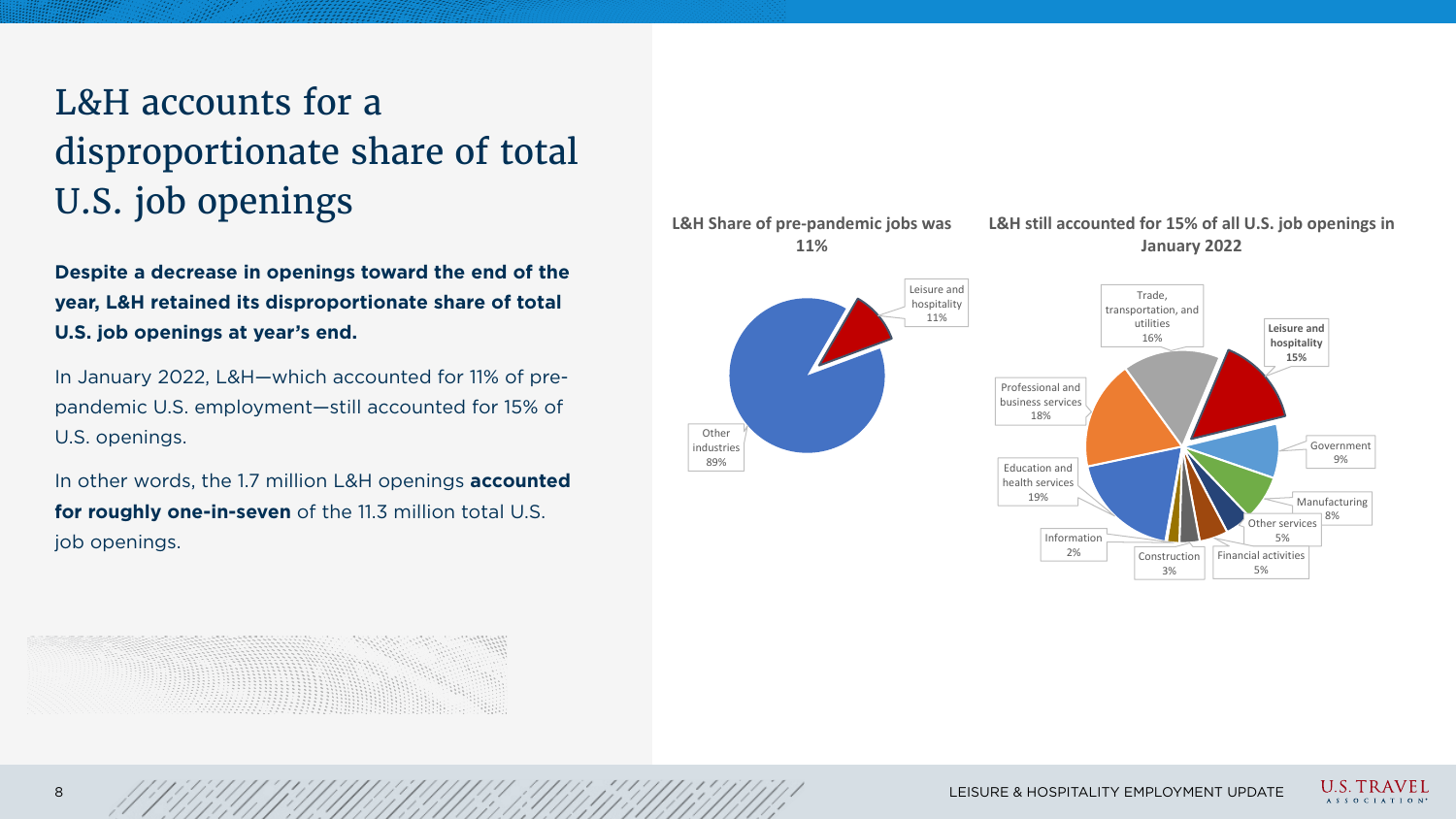9 LEISURE & HOSPITALITY EMPLOYMENT UPDATE





**U.S. TRAVEL** A S S O C I A T I O N

**The "jobs quits rate" for L&H increased from 4.1% pre-pandemic (in February 2020) to 5.6% in January 2022. This compares to 2.8% for the overall economy.**

With such high quit rates, and so many other job options, it has been difficult to hire additional works.

856,000 L&H workers quit their jobs in January, **which represents a disproportionate 20%** of the 4.3 million Americans who quit their jobs.

# L&H has experienced a surge in "job quits" in 2020 and 2021, and its "job quits rate" is substantially higher than that of the overall economy



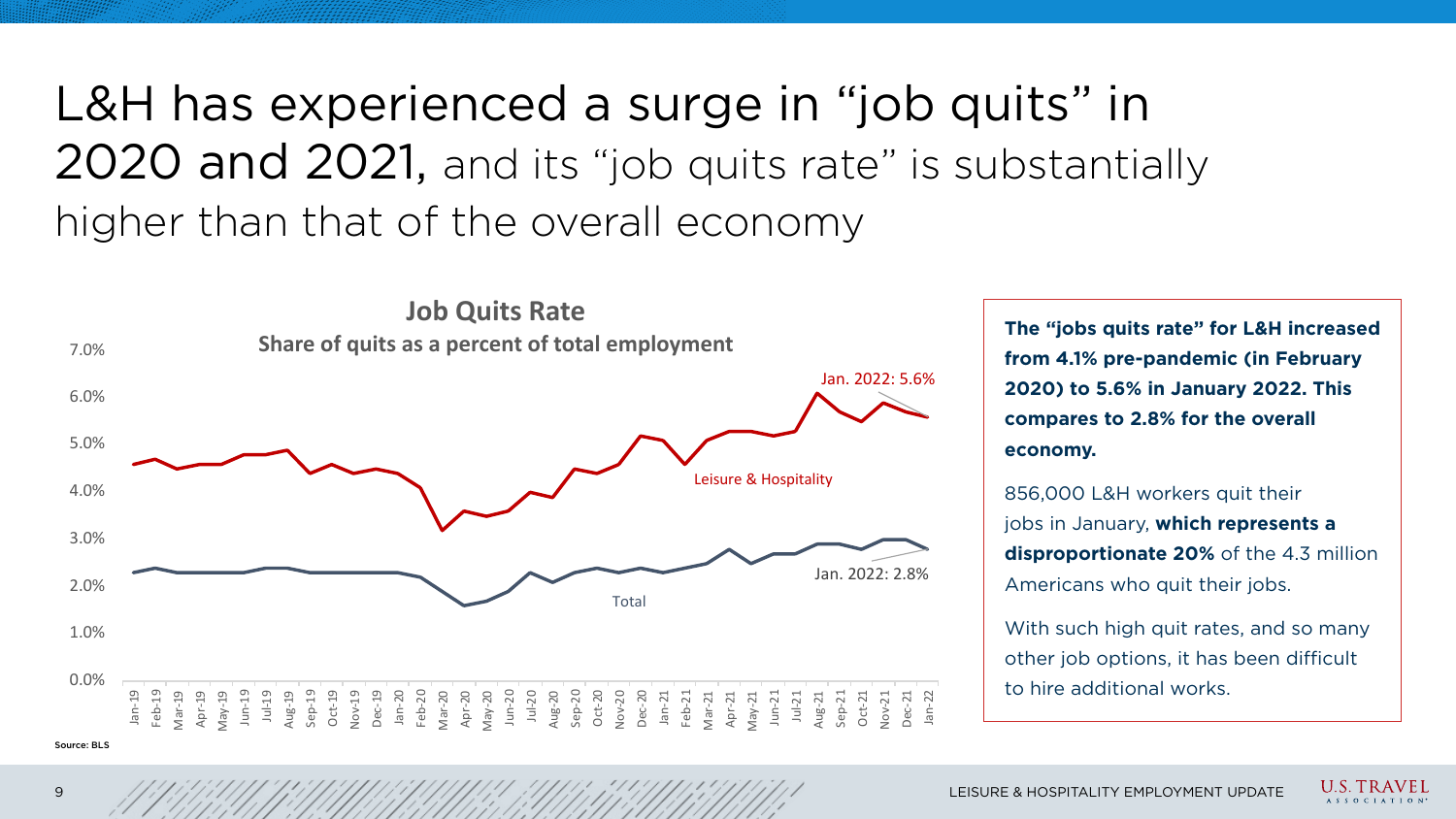



## There are not enough unemployed people to fill new positions

**The number of openings within L&H far exceeds the number of unemployed Americans who previously worked within L&H** (and remain within the labor force).

The overall economy is suffering from the same crisis (11.3 million openings and just 7.2 million unemployed). Even if every unemployed American took a job right now, we would still have more than 4 million job openings.

To get our labor force back to pre-COVID levels, the travel industry must, therefore, not only be competitive and recruit from the general U.S. population but will also need workers from outside the country.

11,263,000



**Number of unemployed vs job openings, Jan. 2022**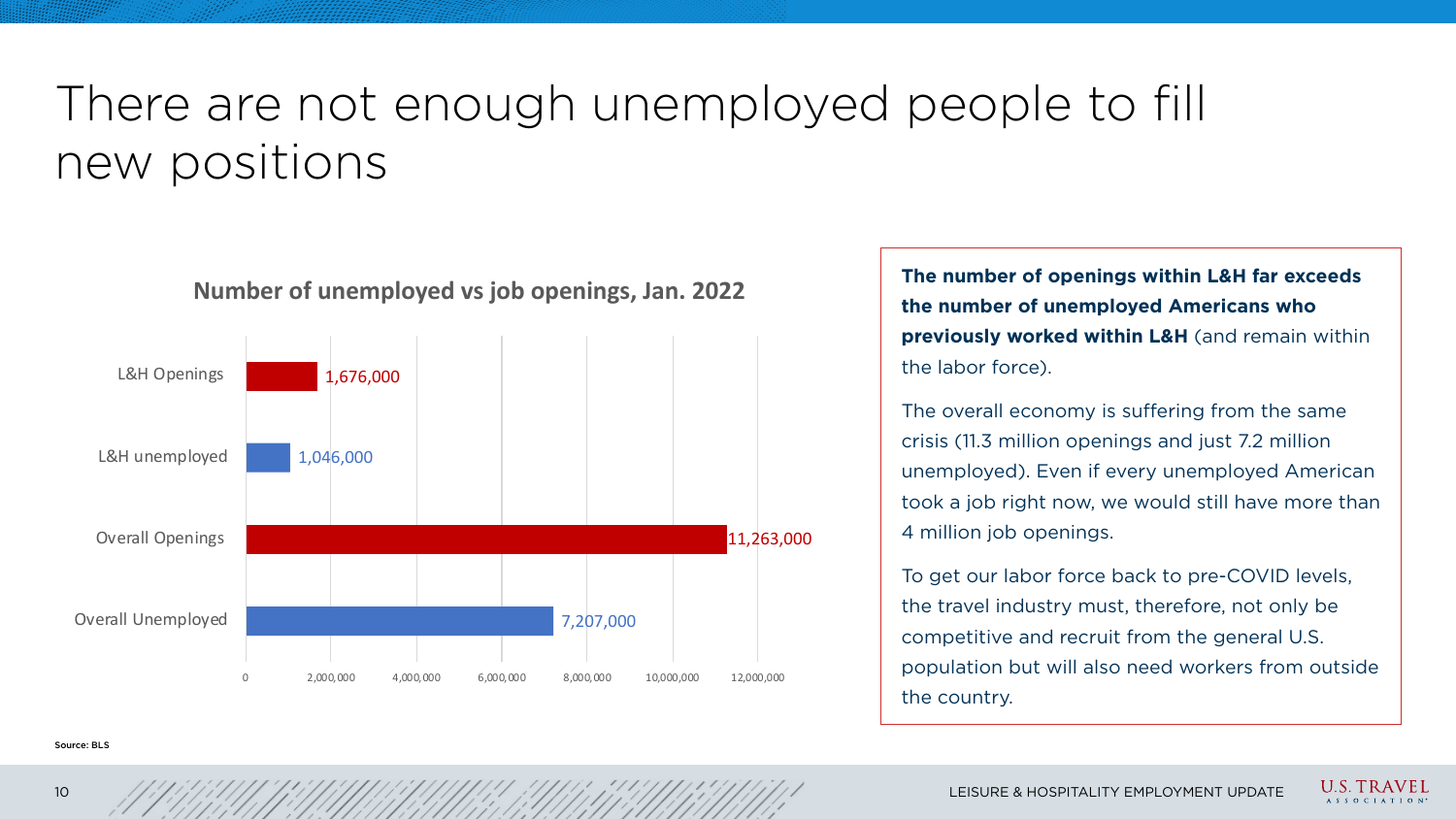# Average L&H wages have surged in 2021 as the industry must compete for a limited number of workers

**L&H wages grew significantly since the end of 2020, from \$17.12 in December 2020 to \$19.35 in February 2022**

This compares to an average of \$31.58 for the total private sector in February.

L&H wages were 18% above 2019 levels in February 2022 (and +11% YOY) while overall private sector wages were 14% above 2019 levels (and +5% YOY).

LEISURE & HOSPITALITY EMPLOYMENT UPDATE







**U.S. TRAVEL** SSOCIATION

18.1% 14.0%



**Average Hourly Earnings**

Total Private